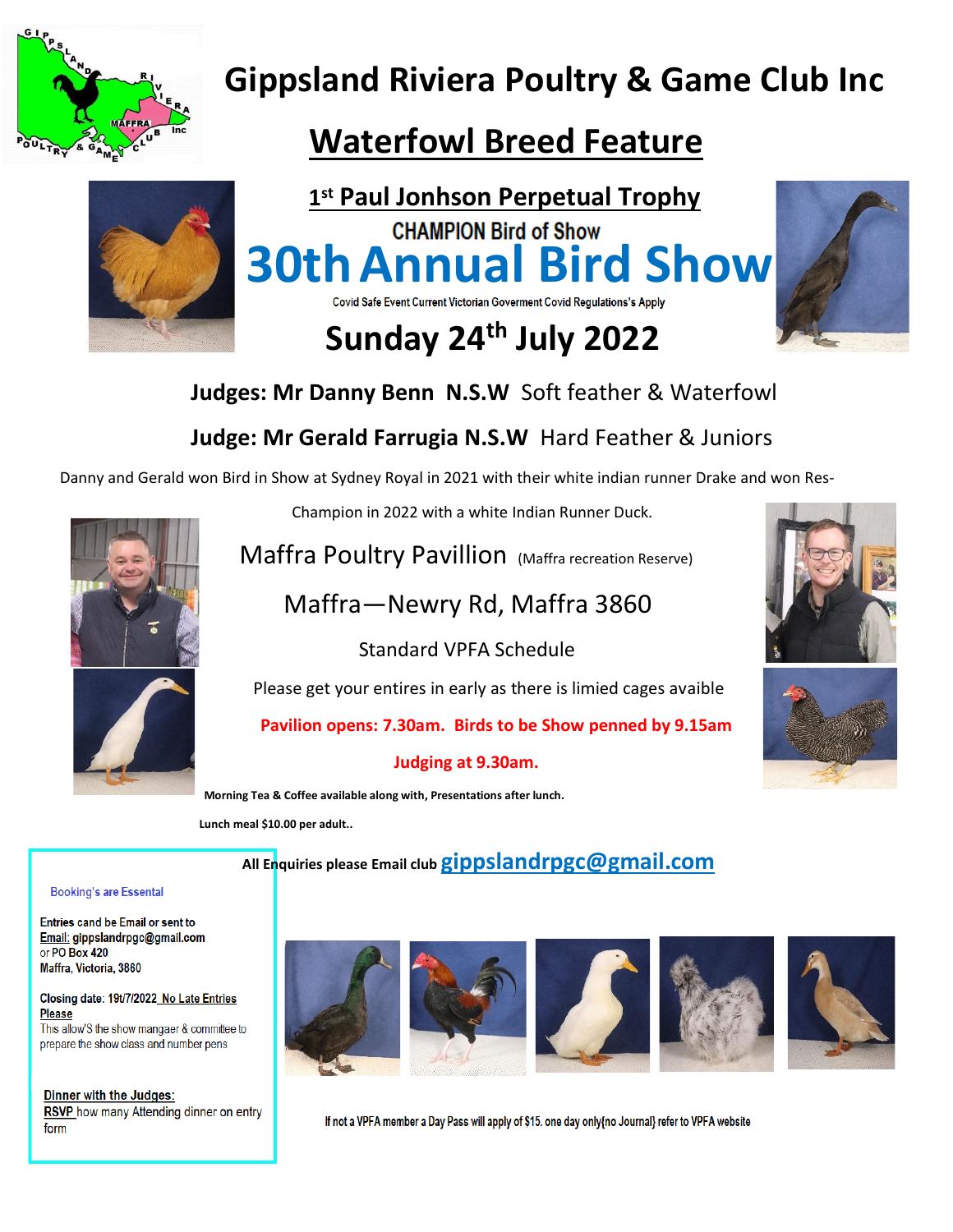

# **GIPPSLAND RIVIERA POULTRY AND GAME CLUB**

**Incorporation Number A0049411U** 

 **Secretary; Sara Rhodes-Ward**

 **Email gippslandrpgc@gmail.com** 

**PRESENTS THEIR**

## **30th ANNUAL SHOW**

 **Covid Safe Event-Current Victorian Government Covid Regulation's Apply**

## **SHOW DATE Sunday 24rd July 2022**

Standard VPFA schedule will be used

**VENUE** Maffra poultry pavilion

Maffra showgrounds

**JUDGES Danny Benn & Gerald Ferrugia NSW Judges**

**ENTRY FEES** 

### **SHOW MANAGER** Peter Wylie 0459483851

| <b>ENTRY FEES</b> | Members                | \$2.00  |
|-------------------|------------------------|---------|
|                   | 10 birds & over \$1.50 |         |
|                   | Non-members            | \$2.50  |
| MEMBERSHIP        | Family                 | \$20.00 |
|                   | Single                 | \$10.00 |
|                   | Junior                 | \$5.00  |

 **If not a VPFA member a Day Pass will apply of \$15.00 One Day (No Journal) refer VPFA website**

**Cheques to Gippsland Riviera Poultry and Game Club**

| <b>ENTRIES MAILED TO</b>                    |  | <b>GRP&amp;GC</b>                 |                        |  |  |
|---------------------------------------------|--|-----------------------------------|------------------------|--|--|
|                                             |  | P.O. BOX 420                      |                        |  |  |
|                                             |  | MAFFRA 3860                       |                        |  |  |
| <b>ENTRIES CLOSE:</b>                       |  | Tuesday 19THJULY 2022             |                        |  |  |
| <b>OR EMAIL</b>                             |  | gippslandrpgc@gmail.com           |                        |  |  |
| Bendigo Bank: BSB:633108                    |  | Acc: 112587613                    |                        |  |  |
| Remember to include your name with payment. |  |                                   |                        |  |  |
| PENNING TIME:                               |  | All birds to be penned by 9-15 am | Judging starts 9-30 am |  |  |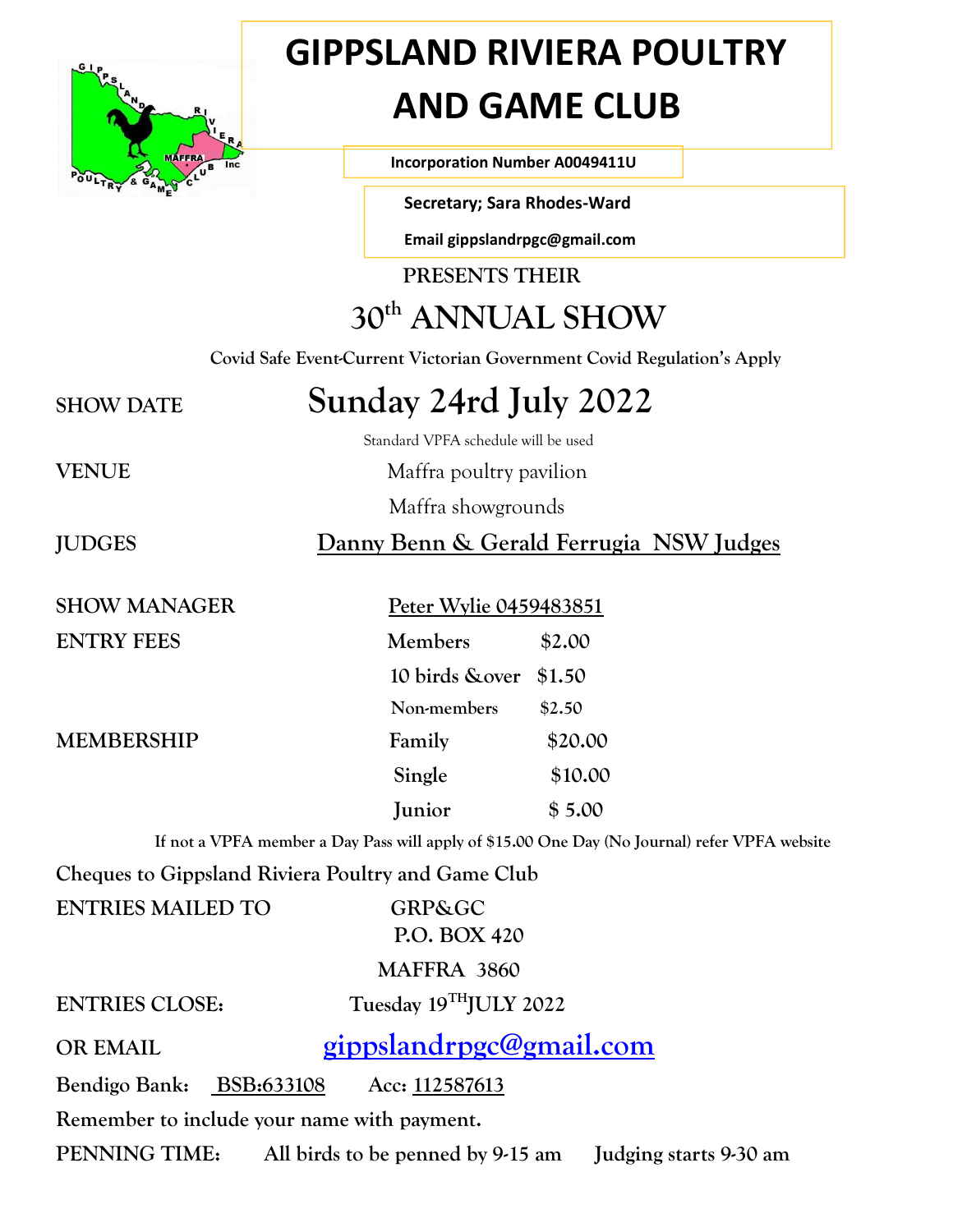### **RULES AND REGULATIONS**

- 1. This club is affiliated with the VPFA and ALL Victorian resident exhibitors must be financial members of the VPFA. **Inc. Membership information and application forms available at [www.psbev.com.au](http://www.psbev.com.au/) Membership manager, Anne Beaty [admin@vpfa.com.au](mailto:admin@vpfa.com.au) or call 0412002266.**
- 2. Entry is open to both members and non-members of the Gippsland Riviera Poultry and Game Club.
- 3. Entries must be accompanied by full entry fees.
- 4. Judging will be done to the Australian standard. Please have your birds penned by 9.15 am.
- 5. Once penned, no birds can be removed until the conclusion of the show. The show manager will announce the time for removal of exhibits.
- 6. Please give the judges and stewards plenty of space to perform their tasks. Please refrain from any unsporting talk or behavior. The judge's decision is final.
- 7. The Gippsland Riviera Poultry and Game club will not be responsible for any mistake, accident, loss or damage from any cause, though the greatest care will be taken.
- 8. The committee reserves the right to appoint a substitute or additional Judge if and when necessary.
- 9. Junior exhibitors to be under 16 years of age and may exhibit in junior or open sections, but not both. If exhibiting in juniors, the exhibitor must pen their own birds. Juniors must exhibit a different breed to any open exhibitor from the same address.
- 10.All birds to be the bona fide property of the exhibitor for 14 days prior to entry. All birds must be under 12 months of age.
- 11.The show manager may order any entry, which appears sick or diseased, from the pavilion. All birds entered in the wrong class in open will be disqualified.
- 12.The pavilion will open at 7.00am. Any enquires phone Peter 0459483851

### **CATERING. Breakfast and lunch available at reasonable price**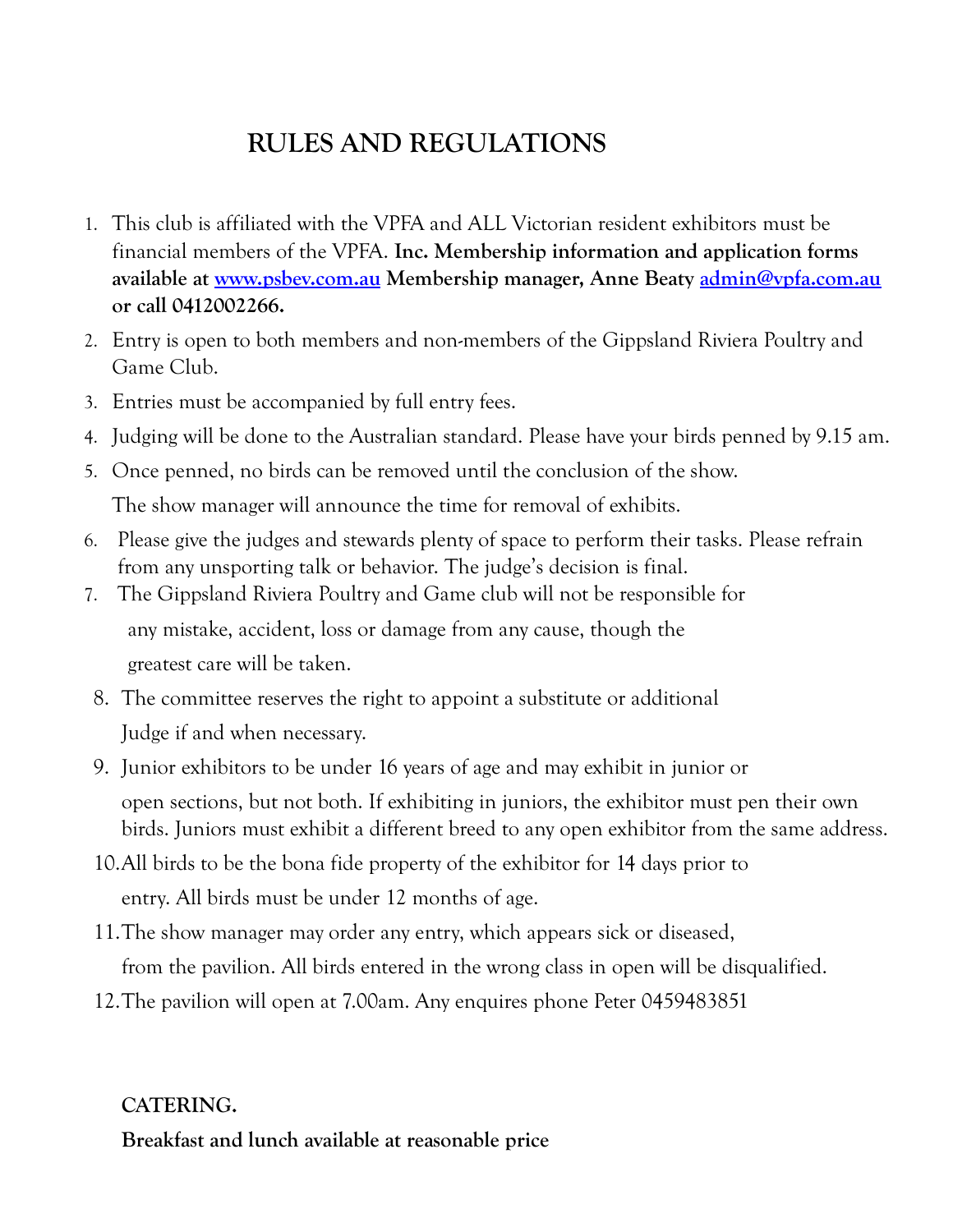**CHAMPION BIRD IN SHOW. Ribbon and \$ 100 cash Reserve champion bird in show Ribbon and \$50 cash CHAMPION H.F., S.F., and W.F., Ribbon and \$40 cash Reserve Champion H.F., S.F., and W.F. Ribbon & \$20 cash CHAMPION Standard Hard Feather Heavy CHAMPION Standard Hard Feather Light CHAMPION Bantam O.E.G. CHAMPION Bantam Modern Game CHAMPION Bantam A.O.V. Hard Feather CHAMPION Standard Soft Feather Heavy CHAMPION Standard Soft Feather Light CHAMPION Bantam Soft Feather Heavy CHAMPION Bantam Soft Feather Light CHAMPION Water fowl Heavy CHAMPION Waterfowl Light CHAMPION Waterfowl Bantam ALL RECEIVE A RIBBON AND \$20 CASH. RESERVE to all the above receive a Ribbon and \$10 CASH JUNIORS; CHAMPION SOFT FEATHER LARGE CHAMPION SOFT FEATHER BANTAM CHAMPION HARD FEATHER LARGE CHAMPION HARD FEATHER BANTAM CHAMPION WATERFOWL LARGE CHAMPION WATERFOWL BANTAM ALL RECEIVE A RIBBON RESERVE TO EACH ABOVE JUNIOR SECTION RECEIVES A RIBBON. CHAMPION AND RESERVE JUNIOR BIRD, RECEIVES A RIBBON AND TROPHY.** OTHER AWARDS AND RIBBONS **CHAMPION BIRD OF SHOW VPFA SASH for 2021 CHAMPION BIRD OF SHOW- VPFA SASH for 2022 CHAMPION EGGS IN SHOW- VPFA SASH for 2022 1 st PAUL JOHNSON PERPETUAL TROPHY FOR CHAMPION BIRD IN SHOW** 

**VPFA Journal Awards. Hard feather American Game Standard & Bantam, Soft feather Wyandotte Standard, Waterfowl Rouen, Rare Breed Cochin**